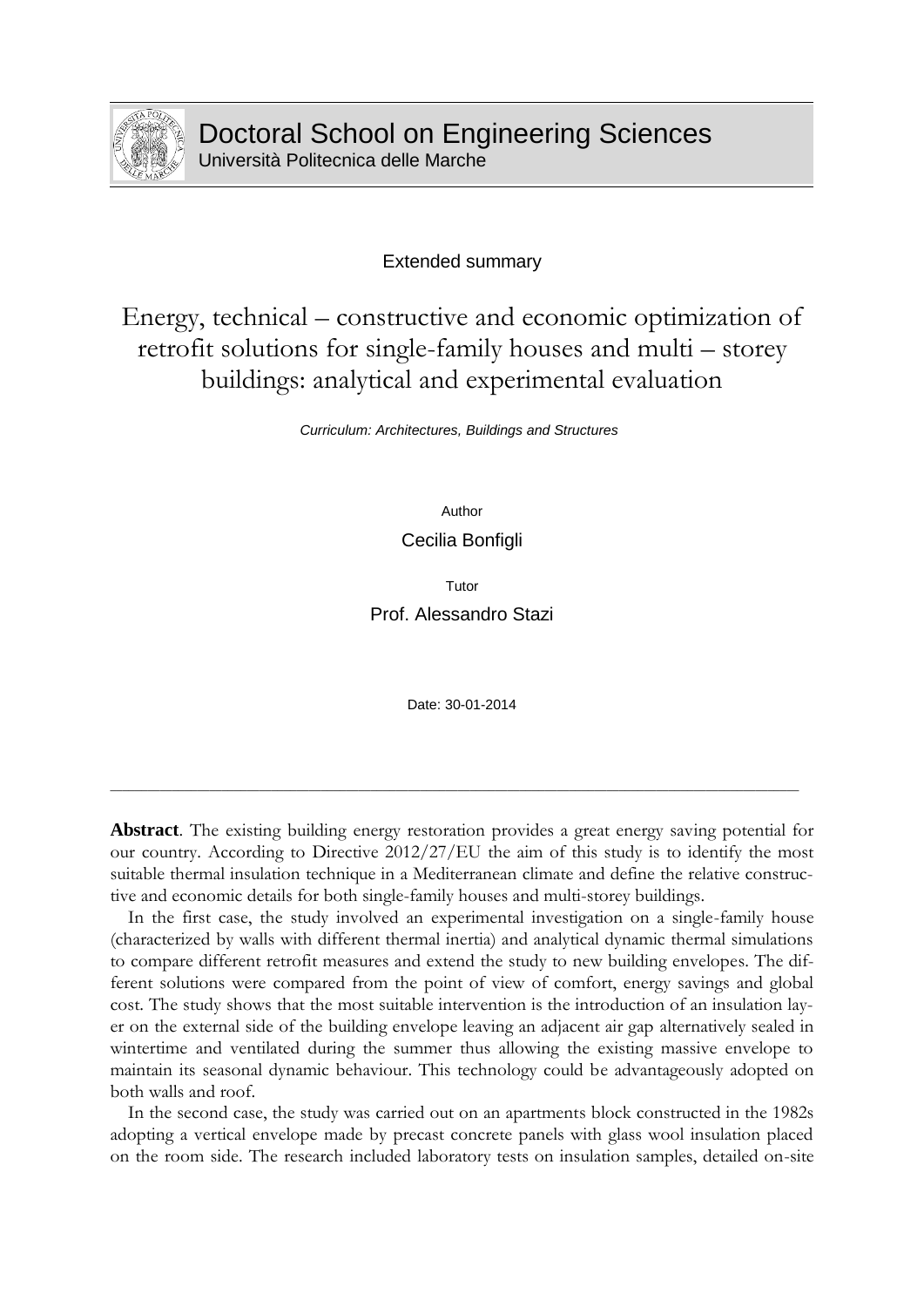

Università Politecnica delle Marche

monitoring and dynamic thermal simulations to assess the impact of different retrofit scenarios by comparing from the point of view of comfort, energy savings and global cost. The results show that the glass fibres has a partial crystallization and aging resulting in worsening of  $5 - 10\%$ of the wall thermal transmittance. The preferable retrofit was found to be the introduction of an insulation layer on the external side of the walls leaving an adjacent air gap ventilated during the summer and the maintenance of the existing inner insulation layer.

In both cases, details of the preferable retrofit solution are presented.

**Keywords.** Actual envelope performance, Dynamic thermal insulation, Experimental study and parametric analyses, Integrated evaluation of energy saving comfort and global cost, Most effective energy retrofit solutions.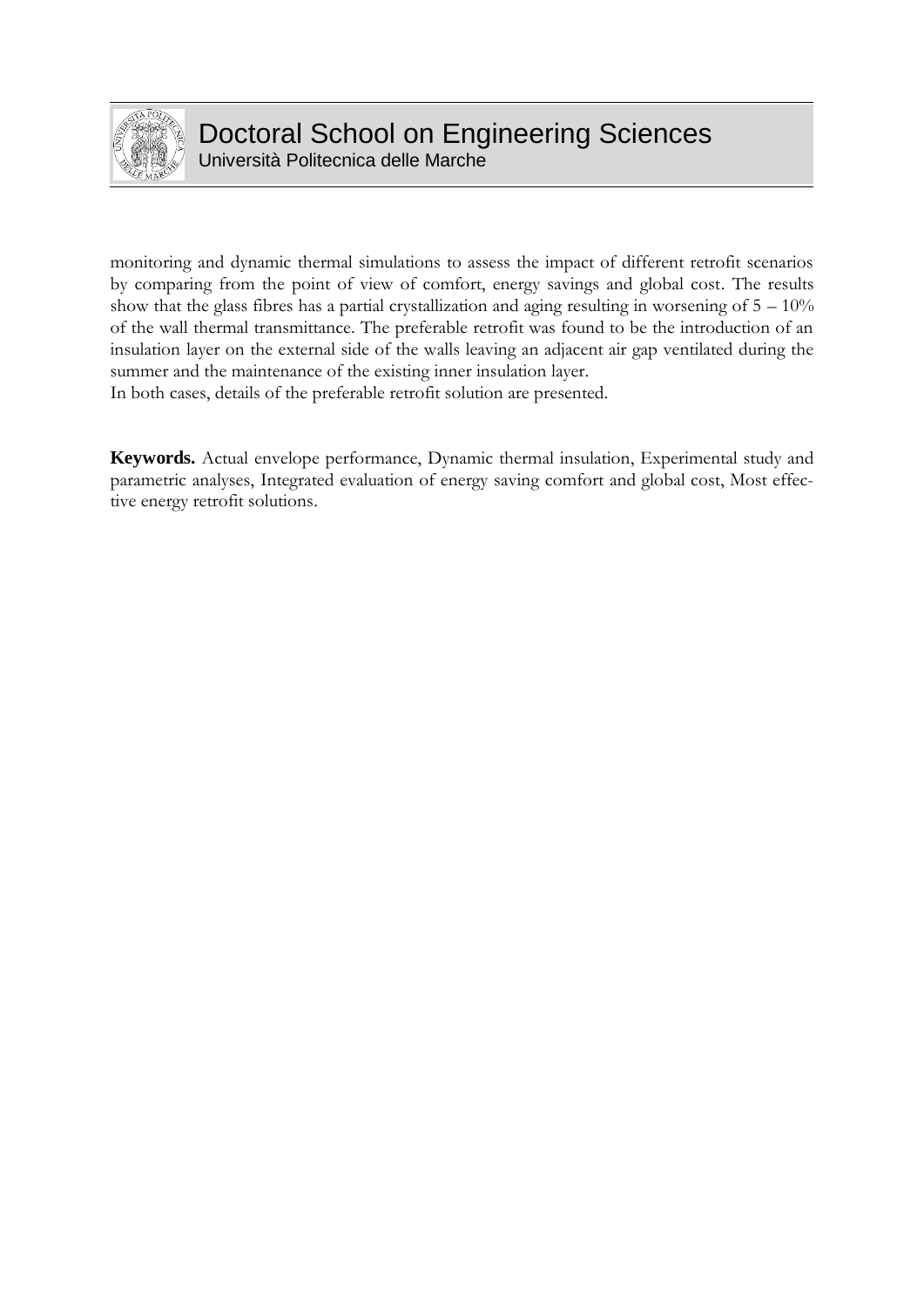#### **1 Problem statement and objectives**

The existing building energy restoration provides a great energy saving potential for our country where most of building envelopes are lacking of thermal insulation or with small insulation thicknesses.

The energy saving regulations developed on the last years have focused their attention on the problem of heating consumption reduction without considering that in Mediterranean climates, characterized by considerable climatic variability, the predominant need is to guarantee comfort during the warm period. So, even in such climates, considerable thicknesses of insulation layer were adopted, both in new construction and in buildings retrofit, regardless of the relative position between mass and thermal insulation.

However many authors have already shown that the insulation position and the thermal mass has a great effect both on heating and cooling consumptions [1, 2] and on indoor comfort [3-5] with a different and often opposite effect on the various aspects. So that the better choice identification is still an open question and it could result to be with internal insulation (in studies focused on winter performance [6, 7]), external insulation (in studies focused on summer performance  $[8 - 10]$ ), insulation placed on both sides of the wall  $[11 -$ 13]. Very rarely studies were performed on a multidisciplinary simultaneous evaluation of the different aspects (consumptions, comfort and costs).

During hot seasons, the considerable thickness of insulating material (imposed by energy savings standards) creates a thermos effect leading the problem of internal spaces overheating [14]. In such period, building envelopes with heavy "storing" masses that dynamically adapt to seasonal variations was found to be preferable either with not insulated configurations [15 – 16] or with seasonal deactivation of the insulation layer [17, 18].

Recently the European regulations on energy saving [19, 20] have faced the comfort issue stressing the importance of referring to representative buildings of the local climatic conditions and typical in terms of geometry, systems and energy performance.

The *single-family architectures*, belonging to the Italian regional tradition, are an example of a very close relationship with the specific climate and many authors have demonstrated their ability to provide interior comfort through passive strategies  $[21 - 23]$ . It is therefore important to analyse and quantify the effects on comfort and consumption of traditional building systems, in order to identify the most suitable retrofit intervention on the existing non-insulated buildings belonging to local tradition.

On the other hand, there are *multi storey buildings* owned by public bodies characterized by low insulation level. For this kind of buildings, it is important to assess the state of conservation and the actual performance of the existing insulating materials to identify the most effective retrofit intervention. In recent years, several experimental studies were carried out on the hygro-thermal performance of fibrous insulation materials. Most of these studies are focused on laboratory measurements [24 – 26]. Much less numerous are the studies aimed at the long term assessment of the building behaviour in on-site conditions (over a 2-year [27] or 4-year [28] period). Very few are the studies about the assessments of insulated enclosures with a longer duration [29, 30]. Besides there are no multidisciplinary studies that combine different approaches, also including comfort and costs evaluation, and that take into account the actual enclosure performance to identify the most suitable retrofit intervention.

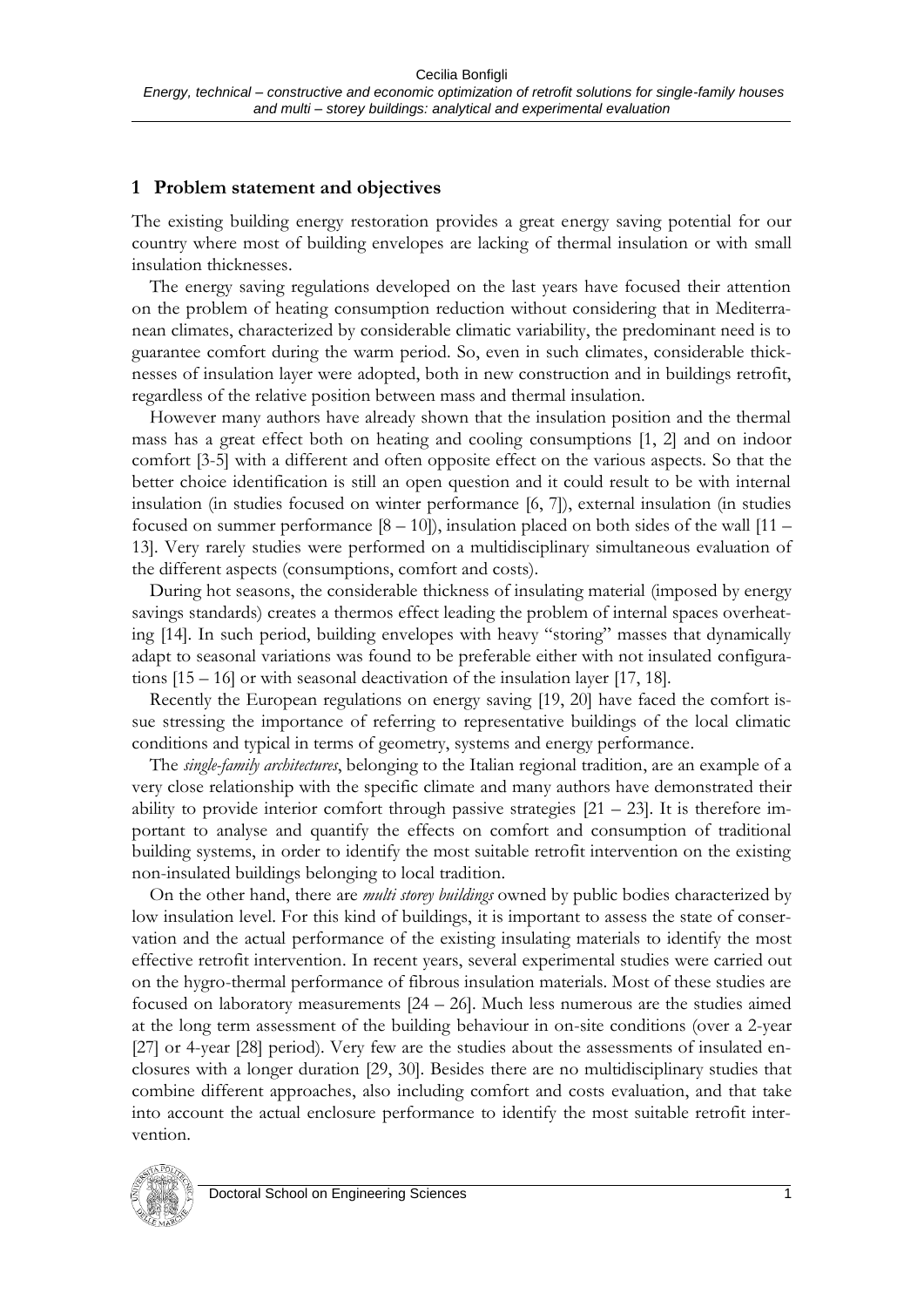The main aim of the present study is to contribute to the debate by identifying the most suitable envelope stratigraphy in a Mediterranean climate by combining (differently from the other studies) the sustainability with comfort issues. To reach this goal two multidisciplinary studies were performed:

- an experimental investigation on a traditional detached building; analytical simulations of comfort level and energy consumptions to define the most beneficial mutual position between mass and insulation;
- an on-site evaluation of the building envelope performance in a *multi-storey building* after a service life of about 30 years, through a simultaneous assessment of the state of conservation of the actual inner insulating layer and of the energy and comfort conditions. In this way, it will be possible to identify more consciously the preferable retrofit solution.

Moreover, in both cases it was checked the effect of the introduction of a new recently patented insulation system to avoid overheating risk. The system thanks to the summer ventilation of the inner layers simultaneously exploits the dynamic behavior of the mass and the thermal barrier effect of a thick insulating layer thus ensuring summer comfort while verifying the strict limits imposed by regulations. The benefits of adopting that system in comparison with other traditional solutions are quantified.

## **2 Research planning and activities**

### **2.1 Traditional single family house**

The research on the traditional single family house has focused on a detached building located in the central Italy characterized by high thermal inertia solid brick masonry at the ground floor and semisolid brick walls with low thermal inertia on the first floor.

#### *2.1.1 Experimental methods*

Two monitoring campaigns were conducted from July 27 to August 2 and September 9 to 19, in order to compare the influence of two different levels of wall thermal inertia on thermal comfort during the summer and intermediate season.

Both monitoring activities involved the following investigations according to ISO 7726:2002:

- outdoor environmental conditions: a weather station with a global radiometer, a combined sensor for wind speed and direction and a thermo-hygrometer with a double screen anti-radiation was used;
- indoor climate conditions: two indoor microclimate stations that included a thermohygrometer and thermo-resistors were used;
- Envelope performance: dataloggers coupled to thermo-resistances were used to measure the internal and external surface temperatures of the walls.

### *2.1.2 Analytical methods*

Analytical simulations of the thermal behavior were carried out using EnergyPlus dynamic software to evaluate walls thermo-physical parameters, internal comfort conditions and energy consumptions. The model was calibrated through comparison with monitored values.

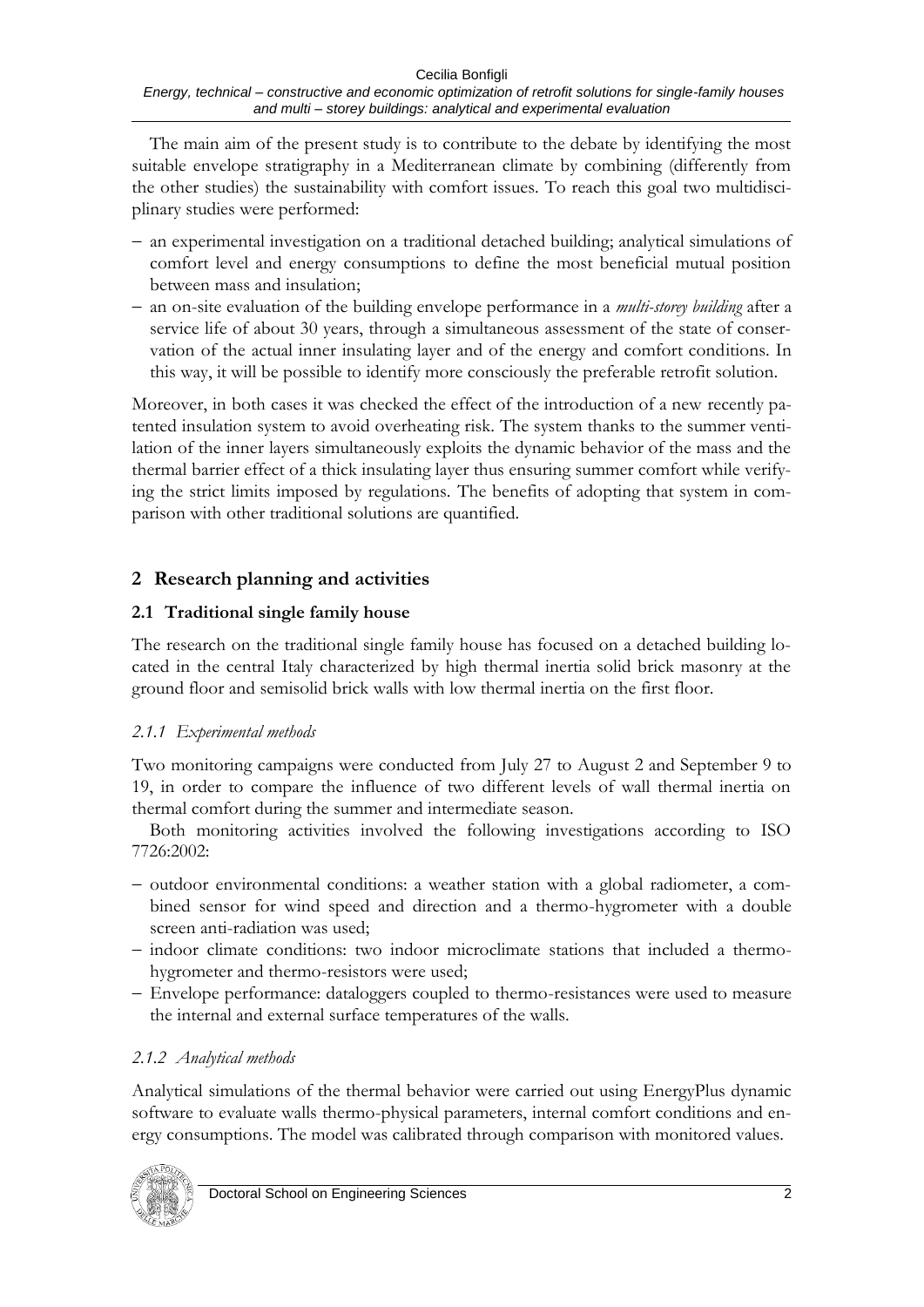Using the calibrated model parametric variations were carried out by changing the insulation layer position (external or internal) within the horizontal and vertical envelope stratigraphy in order to provide the same stationary and periodic thermal transmittance [31] but a different internal areal heat capacity (High capacity for external insulation and Low capacity for internal insulation layer).

The retrofit measures were combined according to the following scenarios:

- *as built scenario*: ground floor, roof, walls and windows as in the "as built" situation.
- *SCHEME 0*: glass-frame system performance is improved.
- *SCHEME 1*: a retrofit on the ground floor and roof was implemented by placing the insulation material on the external face or on the internal face.
- *SCHEME 2*: the insulation layer was also applied on the external walls by placing it in the outer side or on the inner side of the vertical envelope. The former scenario is characterized by an insulation material either positioned adjacent to the existing wall or leaving a cavity (High Capacity vented building) that could be alternatively closed (in the cold period) or vented (in the hot period through openable vents).
- *SCHEME 3*: new lightweight wooden building envelope.

Finally, an economic analysis according to UNI EN 15459 by using the global cost methodology was carried out.

In order to evaluate the cost related to the innovative vented solution the price was obtained from market companies by considering the system as if it was industrially produced rather than handcrafted.

### **2.2 Multi-storey building**

The research on the multi-storey building has focused on an apartment block constructed in the 1982s adopting a vertical envelope made by precast concrete panels with glass wool insulation placed on the room side.

#### *2.2.1 Experimental methods*

A series of laboratory tests and on-site investigations were conducted to evaluate the state of conservation and the actual performance of the existing envelope after a service life of about 30 years. The experimental activities included the following phases:

- laboratory tests on samples of glass wool extracted from the walls to quantify any changes of morphological, chemical and physical proprieties of the material;
- $\sim$  on site evaluation of the actual condition of the building envelope through thermograpic survey to identify thermal bridges, monitoring of the in situ thermal trasmittance of the external walls, blower door test to evaluate the air tightness;
- a detailed analysis of the thermo-physical behavior of the building envelope and of the interior thermal comfort conditions in both winter (December 5 to 13 and February 6 to 28) and summer (July 25 to August 4) season. The surveys were conducted on 5 apartments characterized by different typologies, floor position and adjacency to the outside.

#### *2.2.2 Analytical methods*

The different apartments were reconstructed as virtual models using EnergyPlus dynamic software. The models were calibrated through comparison with monitored values. The cal-

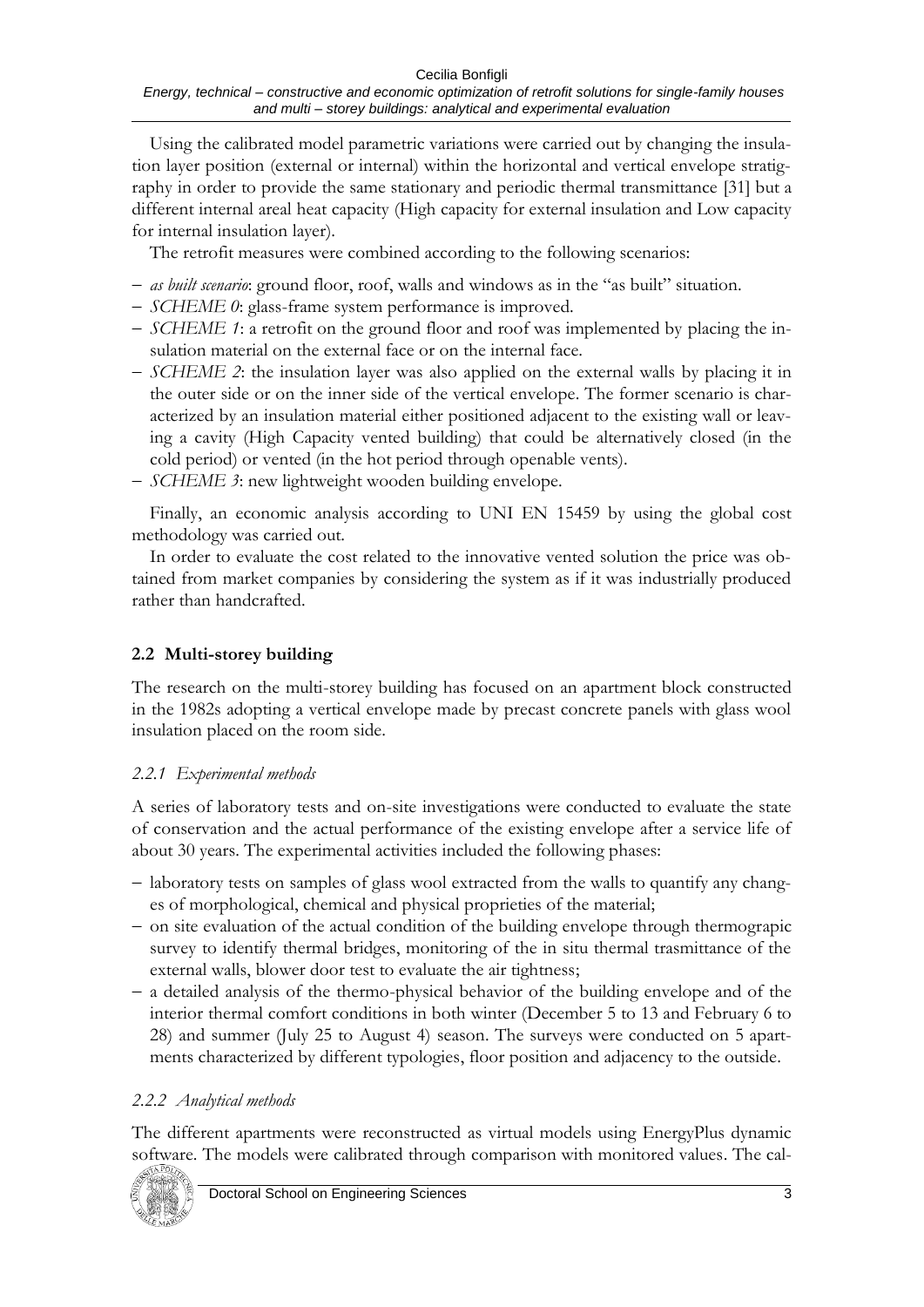ibrated models were then used to carry out an in depth study of the as built condition and for the retrofit scenarios assessment.

The thermal performance of each component of the enclosure (roof, external floor, walls, and windows) was improved according to three levels of thermal transmittance:

- *Low* (D.lgs. 192/05): U<sub>wall</sub> = 0.36 W/m<sup>2</sup>K, U<sub>roof</sub> = 0.32 W/m<sup>2</sup>K, U<sub>floor</sub> = 0.36 W/m<sup>2</sup>K,  $U_{window} = 2.4 W/m<sup>2</sup>K$ .;
- *Medium* (DM 26/01/2010): U<sub>wall</sub> = 0.29 W/m<sup>2</sup>K, U<sub>roof</sub> = 0.26 W/m<sup>2</sup>K, U<sub>floor</sub> = 0.34  $W/m^2K$ , Uwindow = 2.0 W/m<sup>2</sup>K;
- *High* (standard passivhaus):  $U_{wall} = 0.20$  W/m<sup>2</sup>K,  $U_{root} = 0.20$  W/m<sup>2</sup>K,  $U_{floor} = 0.20$  $W/m^2K$ , Uwindow = 1.3 W/m<sup>2</sup>K.

A more detailed assessment involved the walls insulation system, by applying the insulation layer on the outer side of the vertical envelope either positioned adjacent to the existing wall or leaving a cavity (closed in winter and vented in summer) thus defining a dynamic insulation system. Furthermore, both cases are evaluated by assuming either the removal or the conservation of the existing insulating layer on the room side.

Each configuration (single retrofit or combination of multiple interventions) was evaluated through dynamic simulation in both winter and summer, by assessing thermal comfort, consumptions and global cost. The three aspects were combined in an integrated analysis to identify the preferable scenario.

#### **3 Analysis and discussion of main results**

#### **3.1 Traditional single family house**

Thanks to the real data collected during the experimental activity, it was possible to demonstrate that the walls have a very different behavior due both to different inertia and specific exposure/occupancy conditions of the room at the two levels. Even if the two walls have different boundary conditions, it is nevertheless possible to highlight a strong relationship between the surface temperature trends and the thermal inertia level. Indeed the heavy wall works as a heat storage requiring more energy to activate the heat conduction process thus ensuring smaller fluctuations than the lighter wall.

It was also founded a double trend inversion between walls with different inertia at the two extremities of the hot season that determines a continuously lower performance for the lightweight solution.

Energy retrofitting solutions were compared through an integrated evaluation of different aspects (comfort, energy saving and global cost). The results proved that the introduction of an insulation layer on the internal side is the worst intervention but, having to necessarily choose it to maintain the external aesthetic wall appearance, it is important to adopt a massive finishing panel on the internal side.

Moreover, the results highlighted that the better solution envisages the adoption of a dynamic envelope in order to maximize alternatively the thermal barrier effect and the heat loss. In this way, it is possible to resolve the conflicting requirements that are typical of climates with both seasonal and daily high temperature ranges. For that reason an innovative (recently patented) system, characterized by an external super insulation layer spaced from the internal wall by an air gap, was proposed. The thermal barrier effect that is effective in the winter season is than deactivated in the summer through the cavity ventilation

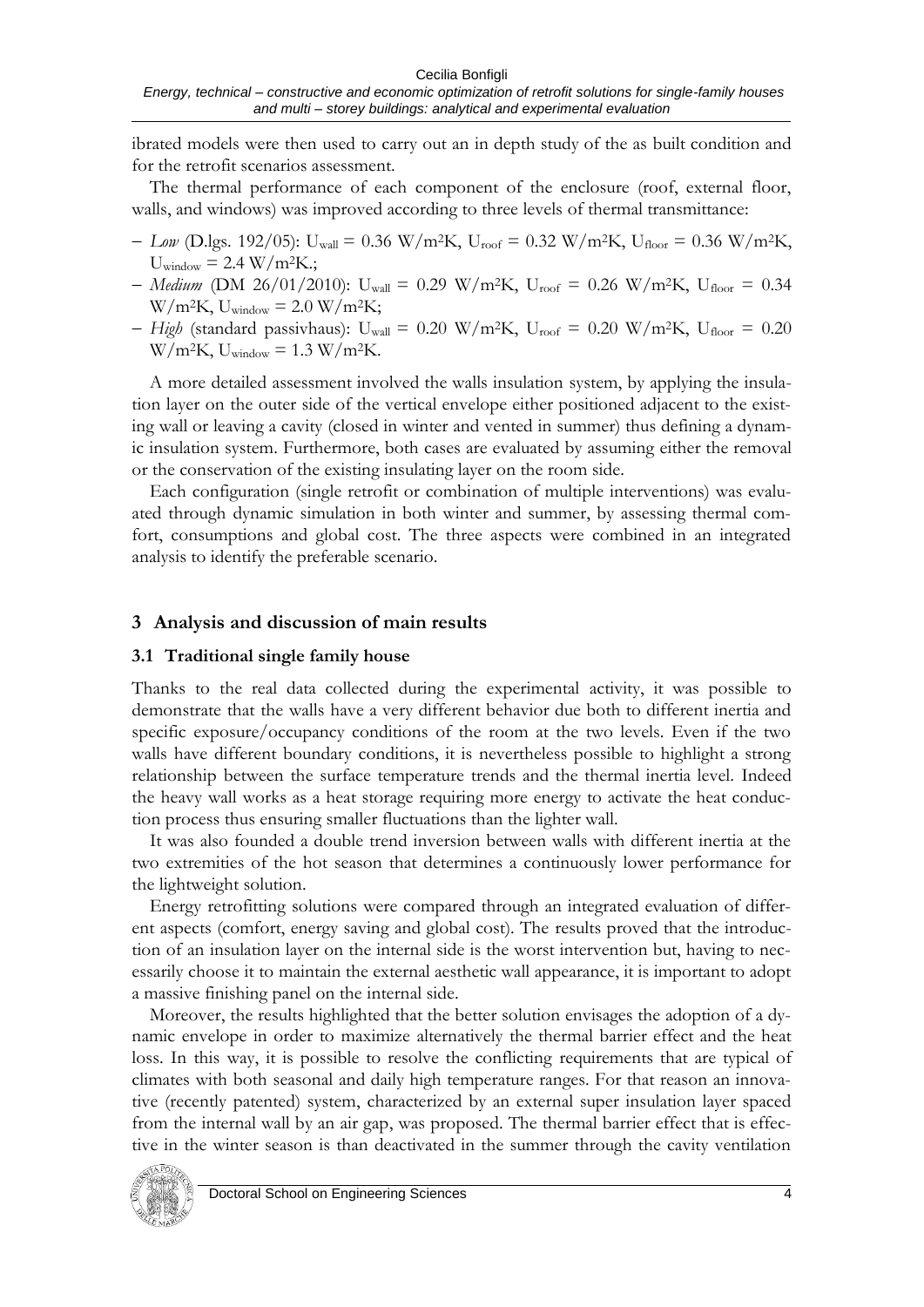and the mass dynamically interacts with the environment. Thanks to these performances, the system ensures optimum comfort conditions during the summer (improving by approximately 20% the levels of comfort than the worst outcome solution), winter and summer energy saving (respectively reduced up to 17% and up to 43% respect to the worst case) and a lower global cost despite the higher initial investment.

### **3.2 Multy-storey building**

Thanks to real data recorded during the winter it was possible to verify that the glass wool insulation shows a partial crystallization process with a consequent susceptibility to pulverization. Besides, the in situ monitoring of the thermal trasmittance showed the aging of the insulation material resulting in a worsening of the initial value of about 5–10%. The thermographic and air tightness investigations, and the surface temperatures monitoring, have allowed us to verify and quantify the presence of a strongly dispersing enclosure. Finally, monitoring data showed that the apartments placed in extreme position (first floor above the porch, head position, adjacent to the roof) have the greatest heat loss which leads to a different use of the heating system (with more frequent ignitions in such apartments). In this way, the apartments at the different floors have the same operative temperature but very different heating consumptions.

The floors surface temperatures recorded during the summer allowed to prove the presence of an overheating condition both on the third and on the fifth floor. It was also examined as the specific usage conditions (presence or not of natural ventilation) influence the internal environmental conditions both for temperature and humidity values. Under the same usage conditions, a different level of indoor thermal comfort and consumptions was highlighted for the different floors showing a more difficult condition for the intermediate apartments and the ones on the top floor.

To combine the different needs, various retrofit strategies were assessed using a methodology that integrate energy saving, comfort and global cost evaluation. The overall analysis showed that the preferable intervention is a single retrofit strategy (combined interventions were not cost-effective for the high initial investment) by installing an external dynamic insulation system to the walls and the maintenance of the existing insulation layer on the room side. This solution was the best as it is able to combine both the thermal barrier effect, effective in the cold season, and the heat dissipation through the ventilation of the cavity in the summer season. Such a scenario was preferable especially with respect to floors thermal insulation or to external traditional insulation of the walls (solutions found to be preferable from a winter evaluation) because, despite a higher initial investment, it guarantees optimal comfort conditions. It was also found to be preferable the maintenance of the internal existing insulation layer because the interior comfort conditions are guaranteed anyway, thus the required investment for removal is not justified.

# **4 Conclusion**

The results about an experimental and numerical study on both single-family house and multi-storey building were presented. The aims of this research are to evaluate the building envelope real behavior and to define the most suitable retrofit scenario.

The experimental activities carried out on the single-family house allowed us to stress and quantify the influence of thermal inertia on both summer and intermediate seasons.

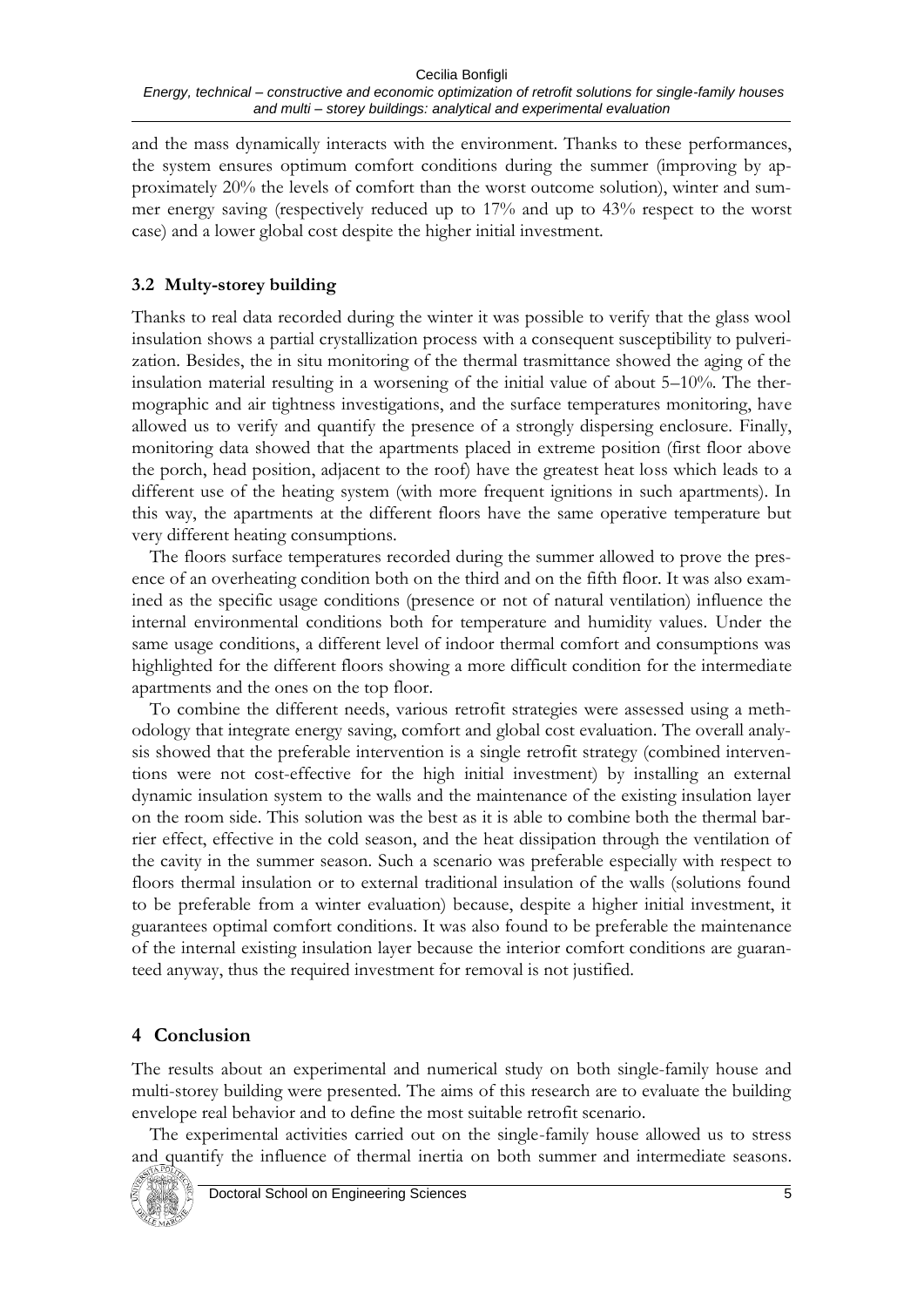While the measured data recorded by multi-storey building monitoring allowed us to demonstrate the presence of a high heat loss through the building envelope during winter and of overheating phenomena during the summer.

The results obtained from the parametrical analysis demonstrated that the adoption of a dynamic insulation was found to be the preferable solution in both cases because it is able to resolve the conflicting requirements that are typical of climates with both seasonal and daily high temperature ranges. Thus, an innovative (recently patented) system was proposed. It is characterized by an external super insulation layer spaced from the internal wall by an air gap that can be alternatively sealed in winter and ventilated in summer. Thanks to these performances, the system ensures optimum comfort conditions during the summer, winter and summer energy saving and a lower global cost despite the higher initial investment.

### **References**

- [1] Ferrari S. Building envelope and heat capacity: re-discovering the thermal mass for winter energy saving. In: Conference proceedings: "building low energy cooling and advanced ventilation technologies in the 21<sup>st</sup> century", September, 2007, Crete island, Greece. p.346-351.
- [2] Aste N, Angelotti A, Buzzetti M. The influence of external walls thermal inertia on the Energy performance of well insulated buildings. Energy Build 2009; 41: 1181-1187.
- [3] Ogoli DM. Predicting indoor temperatures in closed buildings with high thermal mass. Energy Build 2003; 35: 851-862.
- [4] Balaras CA. The role of thermal mass on the cooling load of buildings. An overview of computational methods. Energy Build 1996; 24: 1-10.
- [5] Cheng V, Ng E, Givoni B. Effect of envelope color and thermal mass on indoor temperatures in hot humid climate. Sol Energy 2005. 78: 528-534.
- [6] Bojić M Lj, Loveday DL. The influence on building thermal behaviour of the insulation/masonry distribution in a three-layered construction. Energy Build 1997; 26: 153-157.
- [7] Tsilingiris PT. Wall heat loss from intermittently conditioned spaces The dynamic influence of structural and operational parameters. Energy Build 2006; 38: 1022-1031.
- [8] Kossecka E, Kosny J. Influence of insulation configuration on heating and cooling loads in a continuously used building. Energy Build 2002; 34: 321-331.
- [9] Al-Sanea SA, Zedan MF. Effect of thermal mass on performance of insulated building walls and the concept of energy savings potential. App Energy 2012; 89: 430-442.
- [10] Gregory K, Moghtaderi B, Sugo H, Page A. Effect of thermal mass on the thermal performance of various Australian residential constructions systems. Energy Build 2008; 40: 459- 465.
- [11] Al-Sanea SA, Zedan MF. Improving thermal performance of building walls by optimizing insulation layer distribution and thickness for same thermal mass. App Energy 2011; 88: 3113- 3124.
- [12] Asan H. Effects of Wall's insulation thickness and position on time lag and decrement factor. Energy Build 1998; 28: 299-305.
- [13] Kontoleon KJ, Bikas DK. The effect of south wall's outdoor absorption coefficient on time lag, decrement factor and temperature variations. Energy Build 2007; 39: 1011-1018.
- [14] Di Perna C, Stazi F, Ursini Casalena A, D'Orazio M. Influence of the internal inertia of the building envelope on summertime comfort in buildings with high internal heat loads. Energy Build 2011; 43: 200-206.
- [15] Bojic M, Yik F, Wan K, Burnett J. Influence of envelope and partition characteristics on the space cooling of high-rise residential buildings in Hong Kong. Build Environ 2002; 37: 347-



Doctoral School on Engineering Sciences 6